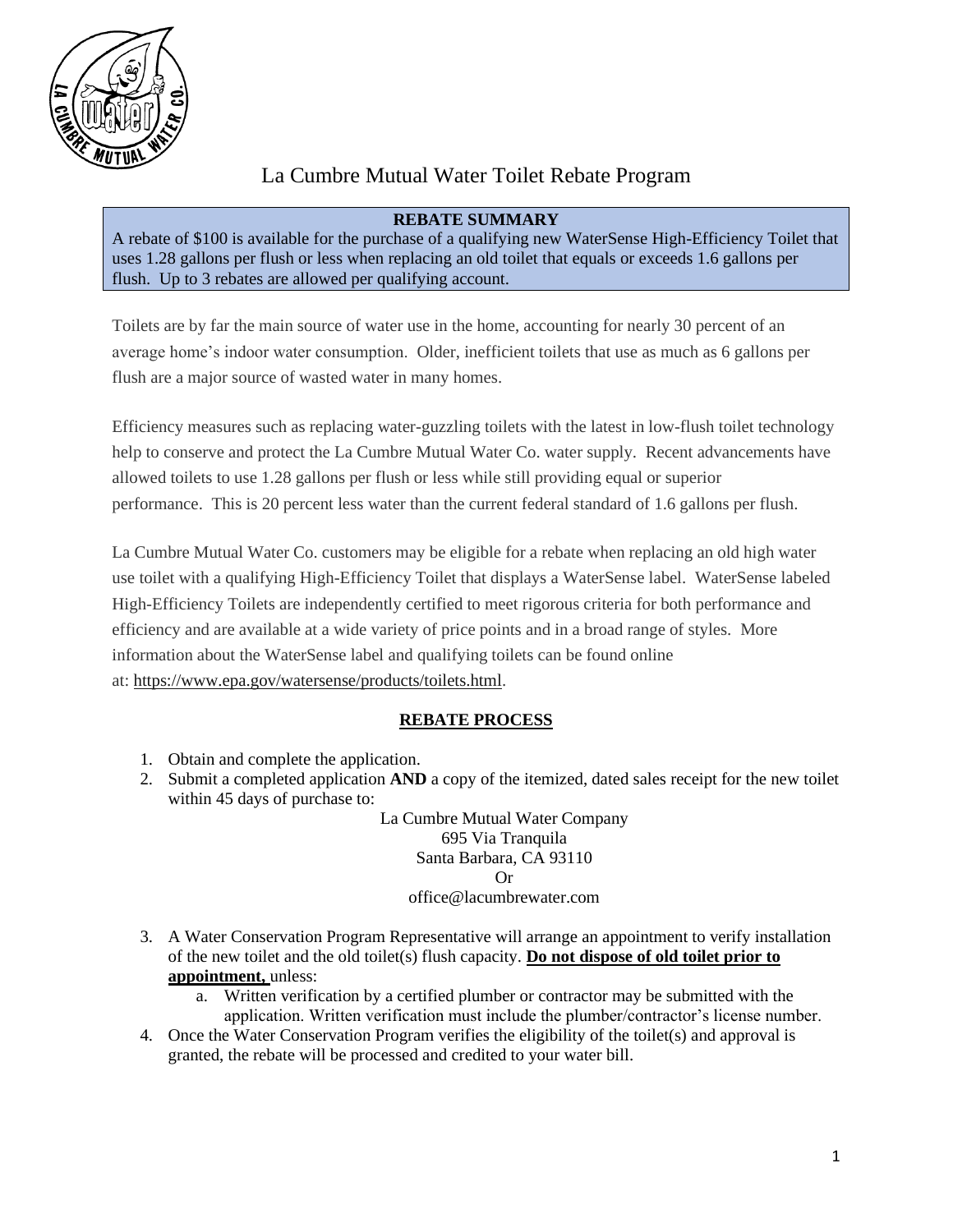

# **RESIDENTIAL TOILET REBATE PROGRAM GUIDELINES AND CONDITIONS:**

# Qualifying Applicants

Customers who pay a water utility bill to La Cumbre Mutual Water Co.

#### Qualifying Toilets

New toilets must be rated at 1.28 gallons per flush or less and must bear the WaterSense label. New dual-flush toilets may qualify but must bear the WaterSense label. New toilets must be installed at the location on the application. Old toilets being replaced must equal or exceed 1.6 gallons per flush.

#### Rebate Details

Rebates are limited to three (3) toilets per single family billing account. Customers under a shared utility billing account qualify as individual units and may receive up to three (3) toilets each. Rebate will be credited to your bill.

# Rebate Requirements

New toilets must be installed, and rebate application must be submitted within 45 days of purchase date. On-site compliance verification is required. Old toilets must either be inspected by a Water Conservation Program representative to verify eligibility, OR written verification by a certified plumber or contractor may be submitted with the rebate application. Written verification must include the plumber/contractor's license number. A copy of the original itemized, dated sales receipt for the new toilet(s) must be submitted with the rebate application. Toilet installation costs and new construction costs are not included in the rebate. Accessories and taxes are also not included. Old toilets that are removed from the property before verification of eligibility will NOT qualify for a rebate. If a plumber/contractor provides written verification of its eligibility, the old toilet may be removed.

Incomplete, incorrect, or unsigned applications cannot be processed and will be returned to the applicant. Applicants must fulfill all program guidelines to be eligible for a rebate.

#### Important Notes

- Possession or submission of a rebate application does not guarantee a rebate approval.
- Rebates are processed on a first-come, first-served basis.
- Rebate amounts are subject to change without notification.
- The rebate, if approved will be credited to the billing account.
- The Residential Toilet Rebate Program is subject to change or termination without notice.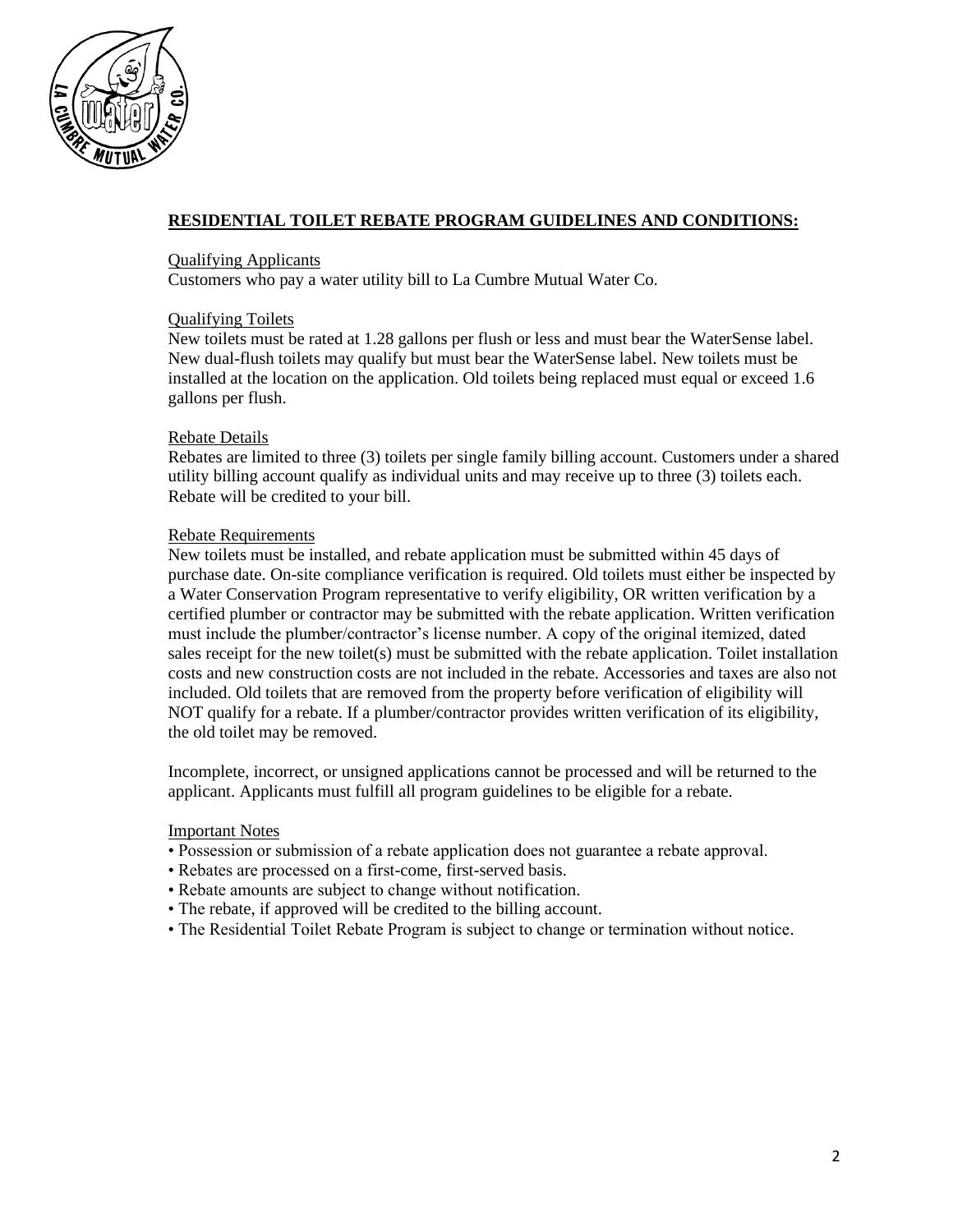

# **Toilet Rebate Application**

Date:

#### ACCOUNT INFORMATION

| Account Address: <u>Account Address</u> |
|-----------------------------------------|
|                                         |
|                                         |

## REBATE INFORMATION

Application must be approved prior to issuance of rebate. Incomplete applications will be returned. Limit three (3) toilets per qualifying customer account or qualifying single unit. A copy of the original itemized, dated sales receipt for the new toilet(s) must be submitted with the completed rebate application within 45 days of the purchase date. Toilet installation costs and new construction costs are not included in the rebate. Accessories and taxes are also not included.

Number of rebates being requested: \_\_\_\_\_\_\_\_

How did you learn about this rebate? \_\_\_\_\_\_\_\_\_\_\_\_\_\_\_\_\_\_\_\_\_\_\_\_\_\_\_\_\_\_\_\_\_\_\_\_\_\_\_\_\_\_\_\_\_\_\_

#### Send Completed application and proof of purchase to:

La Cumbre Mutual Water Company 695 Via Tranquila Santa Barbara, CA 93110 Or office@lacumbrewater.com